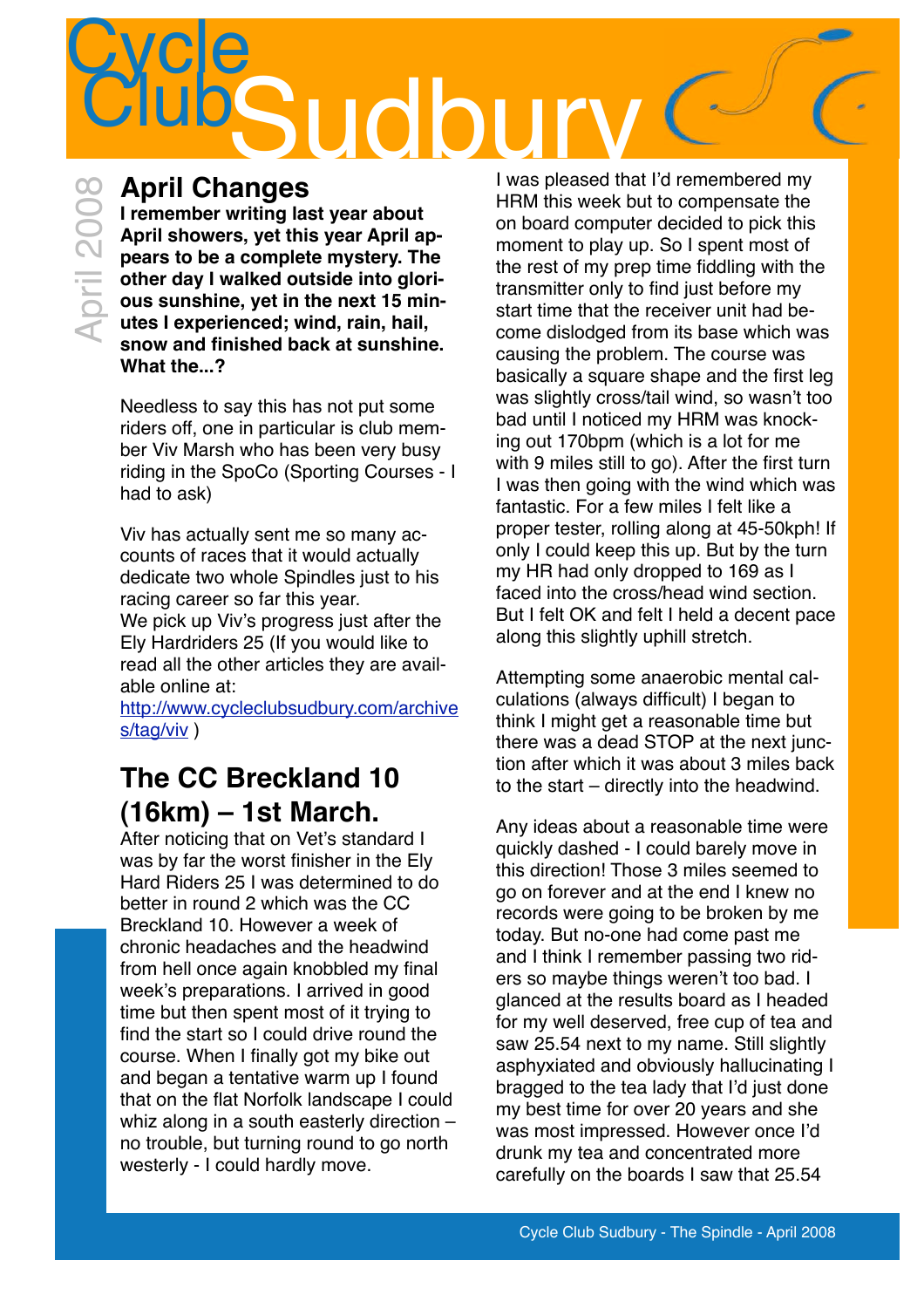## **Cycle** Club<br>
was my Vet's standard time! My actual face. It looked back

time of 27.30 brought little surprise from anyone, least of all the tea lady when I admitted my mistake to her. She'd heard it all before. Ever the optimist, I always try and interpret any statistics in the most favourable light – but the best I could was my vet s standard time! My actual<br>time of 27.30 brought little surprise from<br>anyone, least of all the tea lady when I<br>admitted my mistake to her. She'd hear<br>it all before. Ever the optimist, I always<br>try and interpret improvement on my standard time in the previous 25, but still 1.36 down.

> The good news was that neither Lee Bark or several of the other contenders from the Ely ride had turned up so with just two events completed I'd bagged points in both rounds and was now standing 4th overall in the SpoCo competition at this stage!

## **Colchester Rovers 50 mile (80km) CycloSportive.**

Straight out again next day after the Breckland 10, I elected to drive out to Gt Bromley for this event. Met up with Terry and Mac who had turned up to do the 25. (They probably felt obliged to, as the event was organised by Mac's daughter Julie.) Again choosing the Silver event (2:45 hrs), I set off among the now familiar sea of Blue/white VCR tops. The unusually gentle start led quickly to the first pile up of the season. Something happened ahead of me everyone braked and swerved, I braked, the gentleman behind me didn't. I felt the familiar old feeling of front wheel overlapping back wheel - and then a yell - and then a crunch. I looked behind to see a Colchester Rover in the road on his knees with his (helmeted) head in his hands. We all stopped (as is the VCR way) and several of us went back to see if he was OK. He stayed on his knees for some time and blood ran down the side of his

face. It looked bad. But then he sprang up and declared he was fine! However I knew from my Scouts First Aid that a bang on the head must never be dismissed and we persuaded him and a couple of team mates to return to the HQ barely a mile back up the road.

So we went on. I found it really hard today having ridden yesterday and been unwell (again) this week - I was hanging on from the start, then in Mistley my crank came loose (not very reliability!) and although I had the tool to tighten it, after the few minutes it took, I had no chance of ever catching up again. After about 10-15 miles alone I was caught by the two guys who'd returned to the start with the faller. (Apparently he was OK – only cutting his eyebrow on his broken glasses.) The three of us worked well together, battling into the fierce headwind across the Tendring Hundred. Eventually we caught up with a couple of VCR riders who had been dropped. It made me feel better to learn that they are not all superhuman – but not better enough. Together we fought on but at about 10k out we took a wrong turn. Although we realised immediately and all turned around we'd seemed to have gone off the boil. I found myself alone ahead of the others and it occurred to me that we weren't going to make it back in the 2hrs 45min allotted time. I was unsure whether to wait for them or not, having worked so well together but the gap opened up and I unwittingly left them behind. I thought I might just make it if I raised my pace, so found some extra energy and pushed on for the last 5 or 6 miles. When I got back I was declared the last rider to make it from my group and I felt a bit guilty that I'd dropped my colleagues so near the end. My guilt was abated though when it turned out they had had their start times reset when they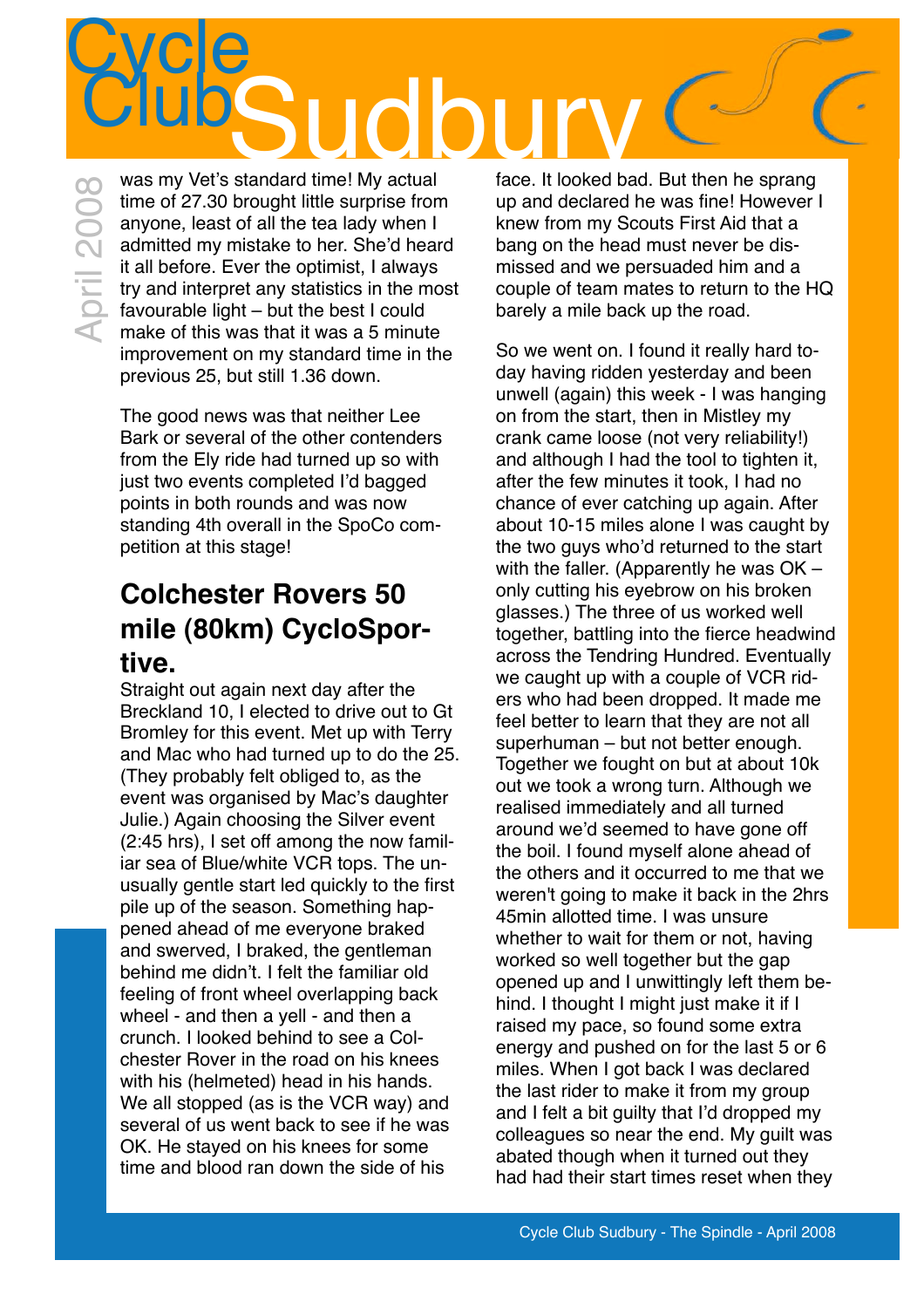# **Cycle** Sudbury Club April 2008

returned to the start at the beginning. They had 15 minutes in hand on me and came in five minutes later - well inside their time! I'd have been so cross if I'd sat up. Still we were all friends again – so that was nice.

## **West Suffolk Wheelers 21**

Following on from the mental boost of my 4th placing in the SpoCo standings I realised the only chance of my 15 minutes of fame would come from an early high place in the competition by competing in every early event whilst other (far better) riders were more choosy (and quick while Lee was ill). Once people had completed the requisite number of qualifying rounds I would be back where I belonged at the bottom of the table. So into the fray once more I put my name down for this event at Risby, conveniently near to Bury St Eds Crematorium. The wind had settled in the week but returned in time for the weekend so it was a similar story to the Breckland 10. This course was basically two laps of an almost 10 mile loop plus another bit as a start/finish straight. This worked well and was great for making the most of the tremendous tail wind section but did mean that half way round the second lap you knew it was all up hill and against the wind from here. It was also great for spectators as the route came through Risby twice during the ride as well as starting and finishing there. This was lucky for me as I'd persuaded Sarah and Jacky to come out and watch this event! My minute man rather upset me when he passed me within the first 4 miles from the start, but what a tailwind it was! 55kph was easy and I could even turn my top gear over for the first time ever! (52x12.) As I turned into the wind my average speed was almost 40kph and I was delighted. Once I'd crawled all the

way back into the wind and up the long drag though, I was put back in my place. But the thought of the next stretch with the wind kept me going and I think I was even quicker on the second lap. My personal target was to be in the top half of the finishers and be inside the hour. So my finish time of 58:05 was quite satisfactory (winning time 48:19! B\*st@rd) and I turned out to be 27th out of 54 finishers  $-$  in the top half  $-$  just! The icing on the cake though was the 94 points which took me to joint 2nd overall and the leading vet to boot! I knew this was only a statistical blip and when the season pans out I will be back in my place but hey? "Look at me now Mum!"

Well done Viv, keep up the good work!

Of course our own raving reporter has been out in the field recording our club members progress:

### **Open ʻTime Trial' Results – Early Season 2008**

It's nice to be able to finally report, on the results of a good sprinkling of CCS riders, who have taken to the ʻOpen' road season this year. More would be nice!

*10th February 2008 – Ely Hardriders 25 mile Open T.T.* **Viv Marsh** - 1hr 13mins 26secs – A good effort from Viv in his first ever 25 and also considering he punctured 5 miles out from the finish

**James Rush** – 1hr 05mins 47secs – Had trouble with the icy conditions and bumpy course to trail eventual winner Lee Bark, by 7 minutes!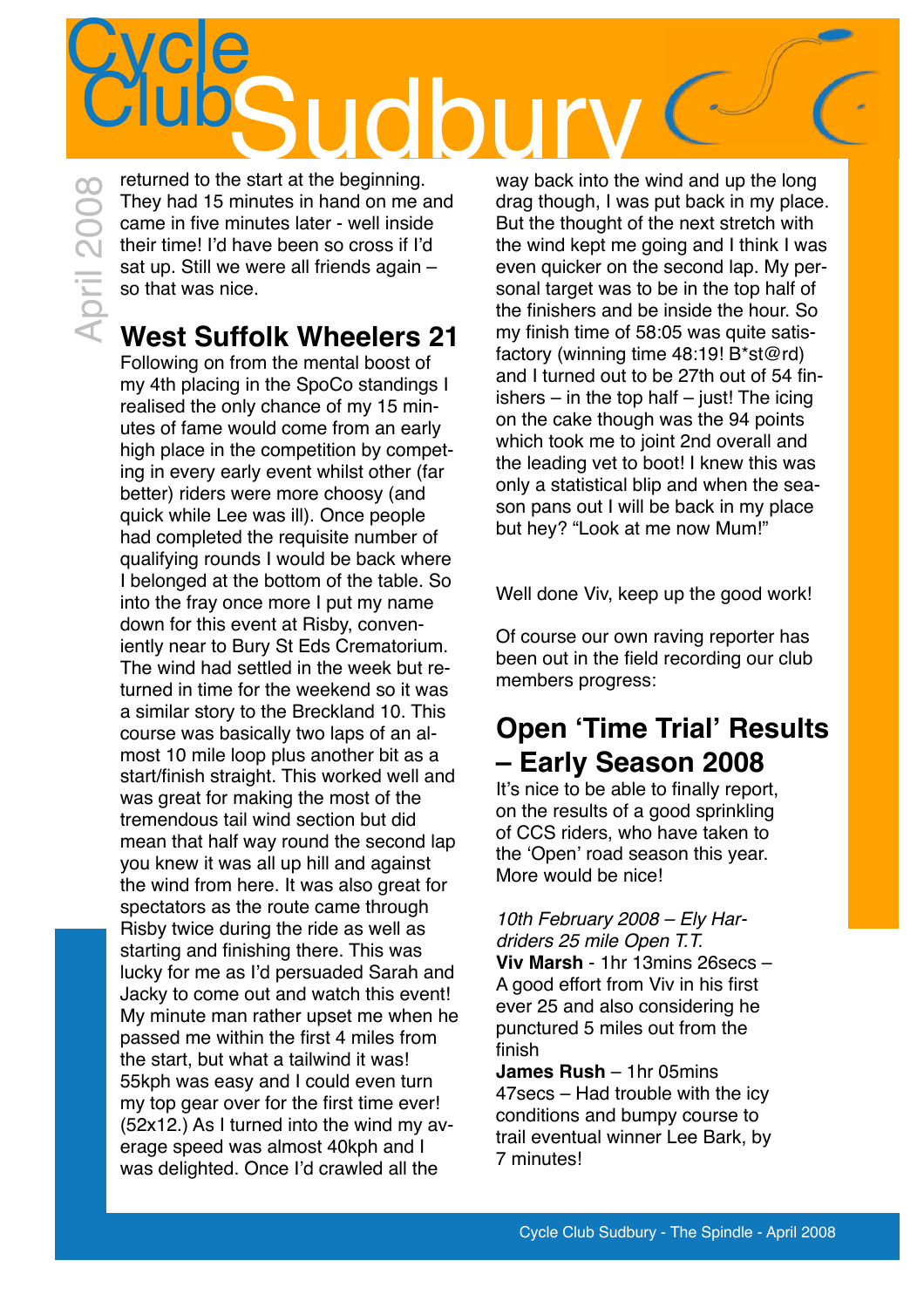

*1st March 2008 – Breckland 10 mile Open T.T.* **Viv Marsh** – 27 mins 30 secs

*8th March 2008 – West Suffolk Wheelers 21 mile Open T.T.* **Viv Marsh** – 58 mins 05 secs

#### *29th March 2008 - Plomesgate Open 10 mile T.T*

**Viv Marsh** – 26 mins 52 secs – After some good placings in the previous T.T.'s, Viv has shot up the SPoCo (Sporting Courses) leader board into the top 3! **James Rush** – 24 mins 49 secs – This was good enough for 7th place but still off his PB time.

#### *30th March 2008 - Haverhill Hilly Open 20 mile T.T.*

**Doz Bree** – 52mins 20 secs – An excellent effort from Doz on his first appearance this year. Lee Bark won the event in 47 min 00 secs.

**Terry Law** – 1hr 07mins 20 secs – Terry admitted he wasn't on top form and suffered badly on a testing course!

**Viv Marsh** – 56 mins 58 secs – Another good ride to move him up to 2nd place in the SPoCo listings.

*5th April 2008 - East Anglian Open 25 mile T.T. Newmarket* **James Rush** – 1hr 03 mins 16 secs – Being disappointed with his time, he soon perked up when he discovered he was 2nd best improver and had actually won his first ever prize money. Michael Hutchinson blasted round in 51.56 to win the event, but then, he is from another planet! The stormy, gusty conditions conspired to blow

poor Mick Pepper, from the Wolsey Club, off the road into a ditch, resulting in a broken arm. He's now celebrating his 75th birthday in hospital!

#### *13th April 2008 – Breckland Open 25 mile T.T.*

**Rob Davies** – 1hr 03 mins 26 secs – The new ʻSlimline' Rob's first appearance in an ʻOpen' this season and came home with an impressive time to clock 14th place out of 50 entrants

**Viv Marsh** – 1hr 09min 39secs – Viv dipped under the 1-10min mark for the first time, to record his best ever 25 time.

**James Rush** – 1hr 03 mins 03secs – Continues to chip away with his 25 times and pipped Rob for 13th place.

Local rider, Lee Bark, had victory snatched from him by a meagre 2 secs, by Peter Balls (West Suffolk Wheelers) who won in 57 mins 39 secs.

## **Fancy A Go Yourself?**

If all this news of club members racing has got you thinking, or if you just want to try and make it out in the sparse sunshine then please find a few open events detailed below.

Full details of these and other events can be found on the Cycling Time Trials web site: [www.ctt.org.uk](http://www.ctt.org.uk)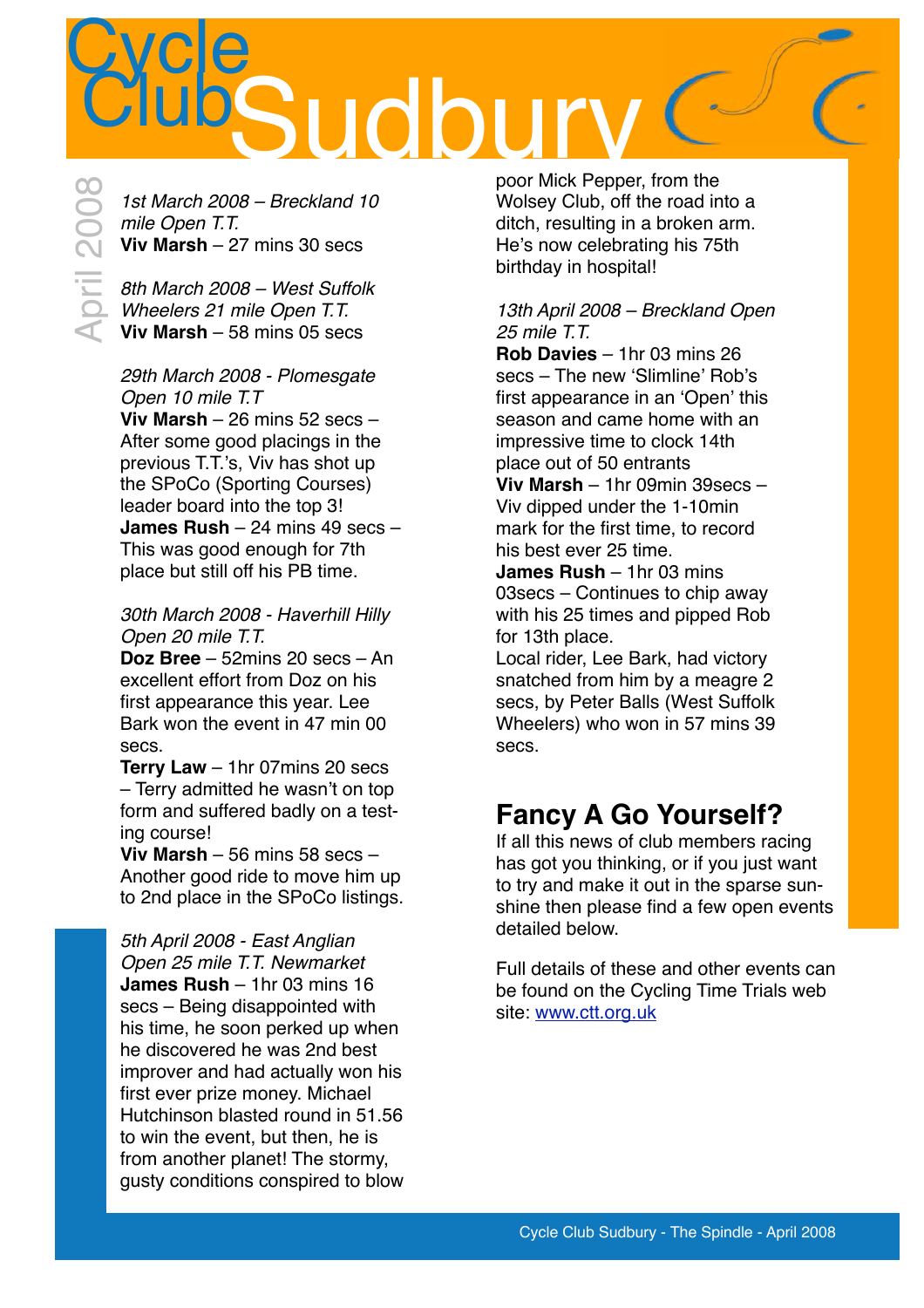## **Cycle** Sudbury C

| <b>Date</b> | <b>Course</b> | <b>Start</b>             | <b>Marshals</b>   |
|-------------|---------------|--------------------------|-------------------|
| 27th April  | Open 50 Mile  | <b>Colchester Rovers</b> | <b>Gt Bromley</b> |
| 3rd May     | Open 10 Mile  | Kings Lynn CC            | Downham Market    |
| 5th May     | Open 10 Mile  | V.C. Baracchi            | Harleston         |
| 17th May    | Open 10 Mile  | Stowmarket<br>D.C.C.     | Woolpit           |
| 24th May    | Open 10 Mile  | Ipswich B.C.             | Sudborne          |
| 25th May    | Open 25 Mile  | Ipswich B.C.             | Tunstall          |
| 1st June    | Open 10 Mile  | East District C.A.       | Wymondham         |
| 7th June    | Open 10 Mile  | Godric C.C.              | Harleston         |
| 8th June    | Open 25 Mile  | Godric C.C.              | <b>Bungay</b>     |

### **Time Trials**

Starts 17th April, as usual 4 courses with the new Acton Circuit taking place of Bridge Street, Inter-clubs with Colchester Rovers, West Suffolk Wheelers and Haverhill Wheelers (dates still to be confirmed). Some marshals are still required so please come and see me on one of the evenings, remember that we need you to marshal for the event to take place. And, as always if anyone is passing by and would like to stop and help, it is always welcome. Please also remember to be early as we do like to start on time so that everyone is back before it gets dark for your own safety. The first 7 events are posted below for the 2008 season, I will have the full schedule with me at all events.

Please send me your marshaling requests to [lucy@shibbyonline.co.uk](mailto:lucy@shibbyonline.co.uk) or call me at home on 01787 312976 in the evening.

| <b>Date</b> | <b>Course</b>        | <b>Start</b> | <b>Marshals</b>           |
|-------------|----------------------|--------------|---------------------------|
| 17th April  | Lavenham10           | 18:45        | V Marsh & T Law           |
| 24th April  | <b>Brent Eleigh</b>  | 18:45        | <b>R</b> Sidgwick         |
| 1st May     | Acton                | 19:00        | R Rush & B Mann           |
| 8th May     | <b>Hitcham Hilly</b> | 19:00        | A Russell &<br>P Whiteley |
| 15th May    | Lavenham10           | 19:00        | <b>BLaw &amp; S Kirk</b>  |
| 22nd May    | <b>Brent Eleigh</b>  | 19:00        | <b>R</b> Davies           |
| 29th May    | Lavenham10           | 18:45        | $\overline{2}$            |